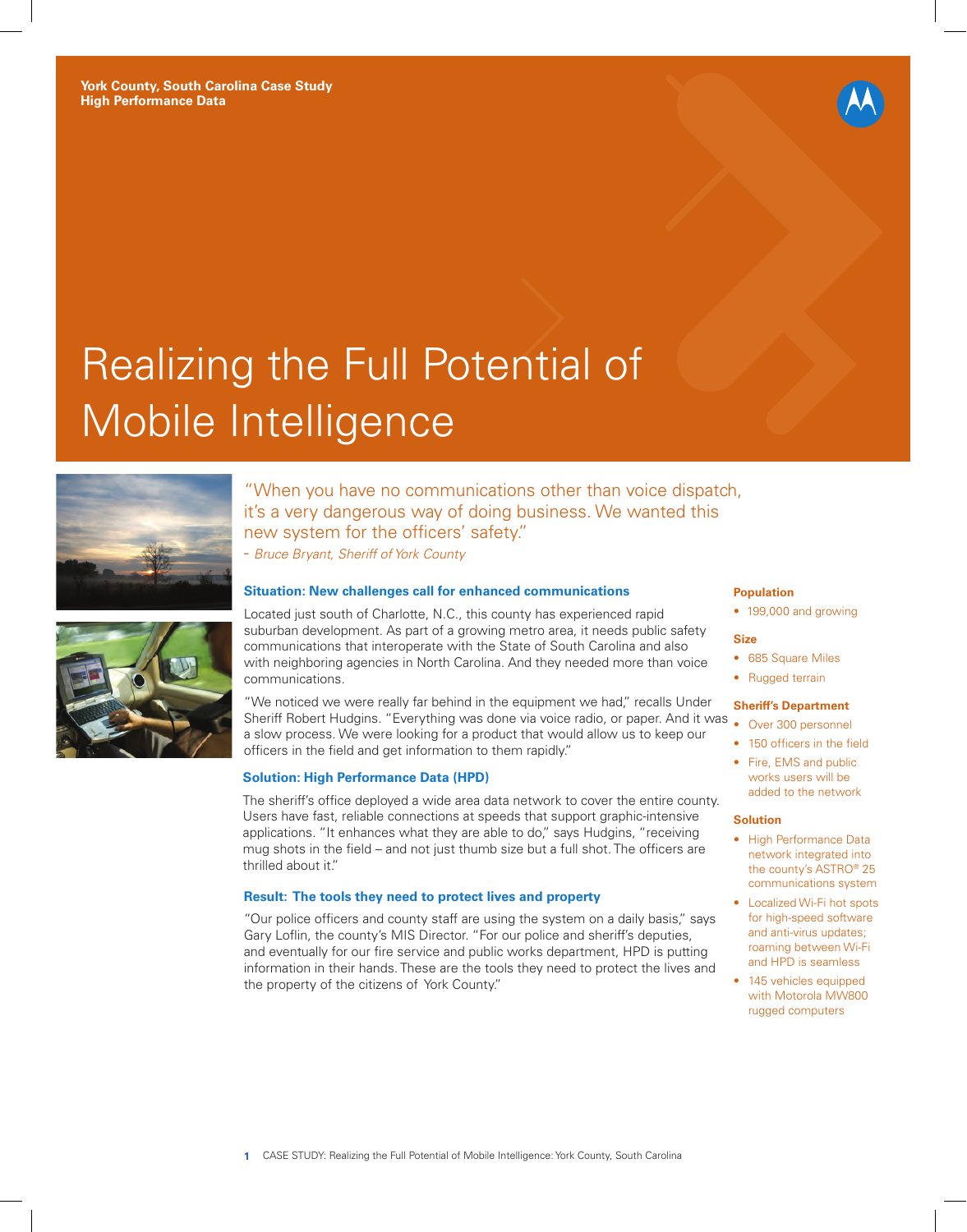

"Where previously we were writing reports by hand, HPD allows us to merge wireless data into our records management system. The deputies have noticed that field reporting gives them a 20 to 25% savings of their time so they can get back on the road." – *Captain, Allen Brandon*

#### **York County Applications Running On HPD**

- Computer Aided Dispatch
- Automatic Vehicle Location
- Records Management with access to local records including photographs
- NCIC and state database lookups
- Remote reporting

#### **Future Applications under consideration**

- Mobile fingerprint capture
- Internet/intranet browser access

#### **"Our deputies are more secure"**

"We wanted the officers to be able to run their own inquiries in the field without having to call dispatch," says Sheriff Bryant. "To run tag numbers and vehicle identification, drivers licenses, criminal histories. To pull up a photograph of the person they are going to contact. Knowing who you're looking for and who this person is supposed to be is very important. Especially in today's environment."

Hudgins adds, "Our deputies are more secure because high performance data provides the instantaneous critical information they need in the field. It has greatly improved safety. If they get into trouble they can hit the hot button on the mobile data unit and it alerts dispatch."

## **Know where the vehicles are located**

Captain Allen Brandon says, "the AVL screen tells communications exactly where all of our units are and whether they're busy. It gives an exact location by longitude and latitude and tells the speed that vehicles are traveling. It helps us to more precisely dispatch officers to crimes in progress."

#### **Maximizing officer efficiency**

"Before HPD," says Hudgins, "our incident reports were handwritten. Now, officers type out reports from the car and send them directly to our mainframe computer."

"That creates an efficiency all the way through the system," says Loflin, "because that information is going in essentially live right after the deputy gets it. If I'm a criminal investigator back at the station, I see it immediately."

Sheriff Bryant sees a financial benefit. "Today it costs us \$100,000 to put a new police officer on the street," he says. "There's 685 square miles in the county, and by the time officers drive to the office and fill out a report, they've wasted a lot of time. So if we have a way to keep officers in the field, not sitting behind a desk but staying out in the community they serve, it means we can avoid having to hire a tremendous number of officers to handle the same volume of calls. HPD is going to pay off in the long run."

#### **Accountability**

"Our system records all the data that is asked for on the voice side, as well as the HPD side," says Hudgins. "It will help management make better decisions by anyalyzing the kind of data that is asked for.

"AVL is one of the greatest pieces of equipment you could put in a patrol unit," Bryant says. "It's not big brother looking over the officer's shoulder. But when I get complaints about an officer speeding, I can go to the computer and track where he was going and how fast. And I'll be able to correct that officer or tell the public look, he was responding to an armed robbery and he was running X miles an hour."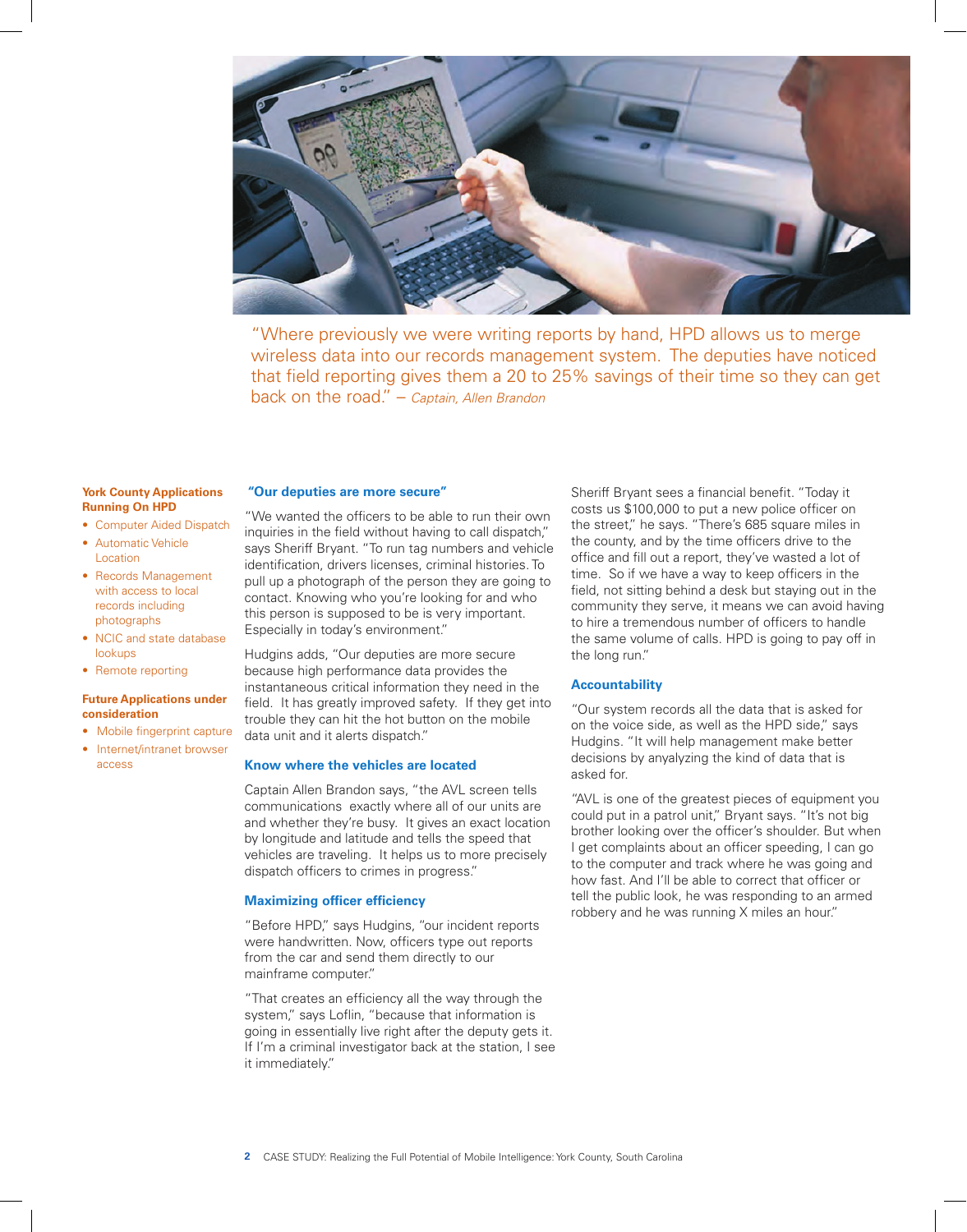# **"Criminals don't stop at the state line"**

ASTRO 25 is fully compliant with the Project 25 standard for public safety interoperability. "Criminals don't stop at the state line," explains Loflin. "So being able to provide interoperable communications between all the surrounding counties certainly allows us to solve crimes more efficiently."

"We would like to have other agencies come on board with us," says Hudgins. "We will be able to share information with each other through the HPD system. For instance, if they have warrants out on an individual we could pull it up on our system."

## **"Truly an IP based system"**

"HPD is truly an IP based system," says Loflin. "It allows us to use the same technology that we use on our wired network to put information into the field for our police officers. We can take established applications that we've developed in house and use them across the HPD system because it works just like the internet works. We can manage this system just like a regular wired system."

## **"A system we can build on"**

"We purchased a system that we could build upon," Hudgins says. "One of the reasons we selected Motorola was they provided a means for growing and enhancing the system. That impressed us greatly because in the future we would like to look at streaming video from the field, from the cars, and possibly from hot spots such as banks and stores. For instance, when there's an armed robbery the officers could get the streaming video in their vehicles."

Loflin says, "When we chose the system we were certainly thinking much further than just law enforcement. We want to be able to use this with fire and public works departments. Our priority was safety and reliability. Other features that were important to us were the performance speed and the ability to migrate to higher speeds once 700 MHz becomes available. Also the ability to cover large areas using the current infrastructure that we have with our ASTRO 25 system."



"We felt that the Motorola High Performance Data system provided the reliability and stability that we'd be able to take into the next century." – *Gary Loflin, MIS Director*

The way of the future was to go with high performance data. We wanted to supply the officers in the field information quickly."

*- Under Sheriff Robert Hudgins*